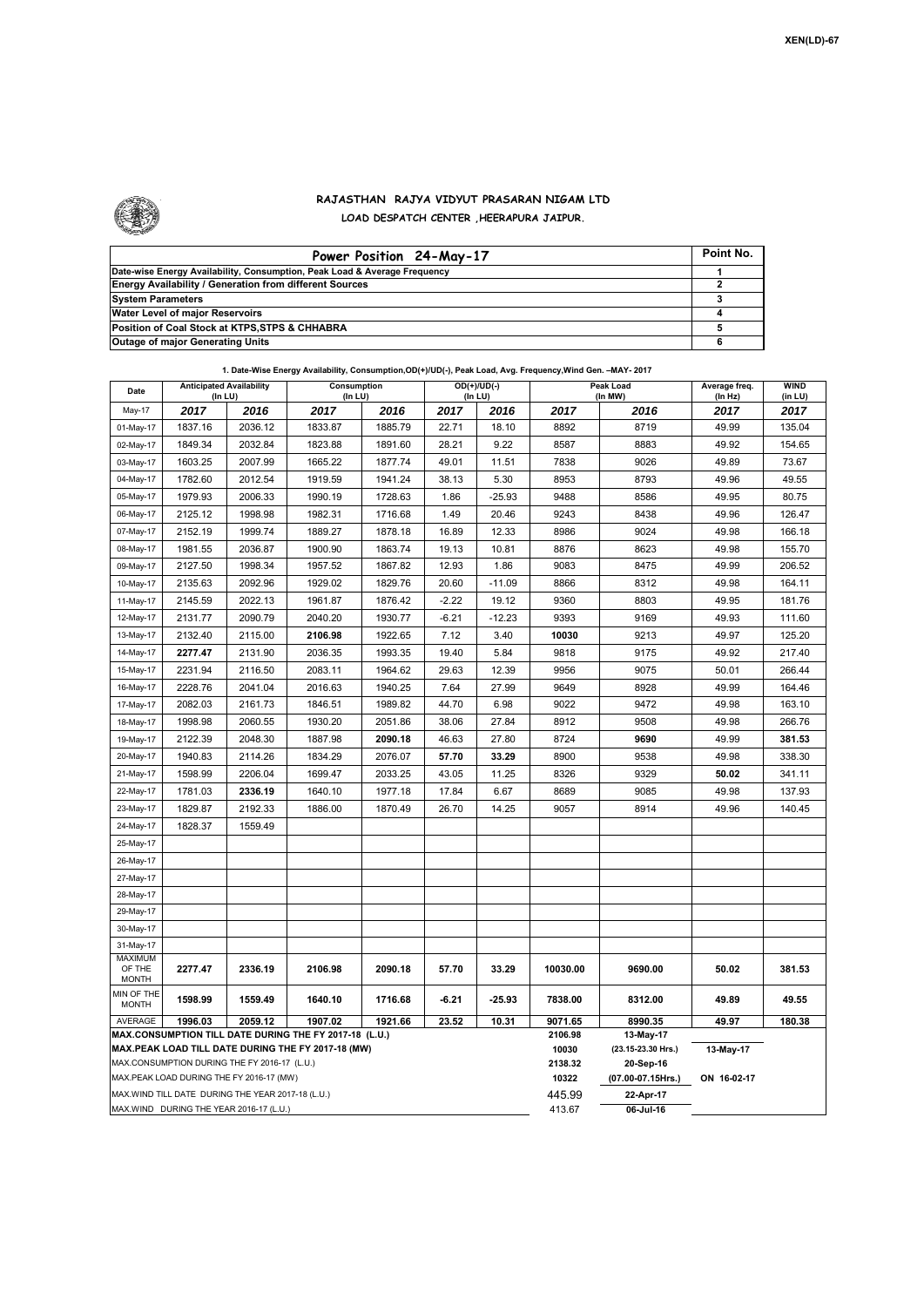|                     | (In LU)                                                    |                  |                  |                  |
|---------------------|------------------------------------------------------------|------------------|------------------|------------------|
| S.No.               | Sources Available to Rajasthan / Installed                 | Prior            | Prior            | Actual           |
|                     | Capacity as on 30.09.2016                                  | assessment of    | assessment of    | Energy           |
|                     | (In MW)                                                    | Avail. For next  | Avail.           | <b>Received</b>  |
|                     |                                                            | Day              | 23-May-17        |                  |
| 1                   | KTPS (1240/1240)                                           | 217.00           | 130.00           | 165.15           |
| $\overline{2}$      | STPS (1500/1500)                                           | 55.00            | 51.00            | 46.52            |
| 3                   | DHOLPUR GAS CCPP (330/330)                                 | 0.00             | 0.00             | 0.00             |
| 4                   | RAMGARH (273.5/273.5)                                      | 31.00            | 12.00            | 8.86             |
| 5                   | RAPP-A(200/200)                                            | 38.00            | 38.00            | 41.36            |
| 6<br>$\overline{7}$ | MAHI (140/140)<br>CHAMBAL (RPS+JS) (135.5/271)             | 0.00<br>0.00     | 0.00<br>0.00     | 0.00<br>0.00     |
| 8                   | GIRAL LIGNITE (250/250)                                    | 0.00             | 0.00             | 0.00             |
| 9                   | CHHABRA TPS 1000/1000)                                     | 156.00           | 161.00           | 152.57           |
| 10                  | ADANI (TPS) + KALISINDH (TPS)                              | 423.60           | 458.00           | 451.27           |
|                     | (1200+1200/1320+1200)                                      |                  |                  |                  |
| 11                  | WIND FARM (3980.40/4119.15)                                | 60.00            | 130.00           | 140.45           |
| 12                  | SOLAR POWER(737.70/1295.70)                                | 0.00             | 0.00             | 0.00             |
| 13                  | CAPTIVE POWER PLANTS                                       | 0.00             | 0.00             | 0.00             |
| 14<br>15            | REGIONAL (INTRA STATE) O.A. (VLTPS)<br>OPEN ACCESS         | 0.00<br>$-75.47$ | 0.00<br>$-76.68$ | 0.00<br>$-76.68$ |
| 16                  | BIOMASS-(101.95/119.25)                                    | 5.00             | 5.00             | 4.73             |
| 17                  | BARSINGHSAR LTPS(250/250)                                  | 26.00            | 26.00            | 25.74            |
| 18                  | RAJWEST (1080/1080)                                        | 172.00           | 172.00           | 167.68           |
|                     | <b>TOTAL (A): 1-18</b>                                     | 1108.13          | 1106.32          | 1127.65          |
| 19                  | <b>BBMB COMPLEX</b>                                        |                  |                  |                  |
|                     | a) BHAKRA(230.79/1516.3)                                   | 25.02            | 24.62            | 25.02            |
|                     | b) DEHAR (198/990)                                         | 22.96            | 22.96            | 22.96            |
|                     | c) PONG (231.66/396)                                       | 9.47             | 11.43            | 9.54             |
|                     | TOTAL: a TO c                                              | 57.44            | 59.01            | 57.52            |
| 20                  | <b>CENTRAL STATIONS</b>                                    |                  |                  |                  |
|                     | d) SINGRAULI (300/2000)                                    | 85.29            | 85.29            | 85.29            |
|                     | e) RIHAND<br>(310.24/3000)<br>f) UNCHAHAR-I(20/420)        | 106.51<br>2.34   | 106.51<br>1.64   | 106.51<br>4.09   |
|                     | q) UNCHAHAR-II& III(61/630)                                | 13.24            | 6.55             | 15.77            |
|                     | h) INDIRA GANDHI STPS(JHAJHAR) 0.00/1500)                  | 0.00             | 0.22             | 0.22             |
|                     | i) NCTPS DADRI St-II (43.22/980) + DADRI-TH                | 12.28            | 5.08             | 10.58            |
|                     | j) DADRI GAS (77/830)                                      | 7.89             | 3.06             | 7.18             |
|                     | k) ANTA<br>(83.07/419)                                     | 0.00             | 0.00             | 0.00             |
|                     | I) AURAIYA<br>(61.03/663)                                  | 0.00             | 0.00             | 0.00             |
|                     | m) NAPP<br>(44/440)                                        | 11.14            | 11.14            | 11.14            |
|                     | $n)$ RAPP-B<br>(125/440)                                   | 31.09            | 30.66            | 30.66            |
|                     | o) RAPP-C<br>(88/440)                                      | 0.23             | 22.44            | 22.44            |
|                     | p) SALAL<br>(20.36/690)<br>(70.37/720)<br>q) URI           | 4.69<br>12.08    | 4.69<br>17.90    | 4.67<br>17.90    |
|                     | r) TANAKPUR<br>(10.86/94)                                  | 0.90             | 0.92             | 0.87             |
|                     | s) CHAMERA - (105.84/540)                                  | 20.58            | 21.56            | 21.56            |
|                     | t) CHAMERA-II (29.01/300)                                  | 8.90             | 8.90             | 8.90             |
|                     | u) CHAMERA-III (25.21/231)                                 | 7.23             | 7.13             | 6.75             |
|                     | v) DHAULIGANGA (27/280)                                    | 3.42             | 3.60             | 3.27             |
|                     | w) DULHASTI (42.42/390)                                    | 12.09            | 12.09            | 12.09            |
|                     | x) SEWA (13/120)                                           | 2.27             | 2.59             | 1.94             |
|                     | y) NJPC (112.00/1500)+RAMPUR(31.808/412.02)                | 37.19            | 40.37            | 40.37            |
|                     | z) TEHRI (75/1000)                                         | 6.41             | 6.41             | 6.41             |
|                     | aa) KOTESHWR (33.44/400) + PARBATI3 (56.73/520)            | 16.39            | 19.91            | 21.66            |
|                     | ab) TALA                                                   | 1.31             | 1.33             | 1.33             |
|                     | ac) MUNDRA UMPP (380/4000)<br>ad) SASAN (372/3960)         | 36.24            | 54.72            | 54.72<br>71.70   |
|                     | ae) FRKKA+KHLGN+TLCHR (70.18/3940)                         | 72.84<br>29.71   | 72.84<br>28.36   | 28.11            |
|                     | af) URS POWER(DADRI TH-I)                                  | 0.00             | 0.00             | 0.00             |
|                     | TOTAL SCHEDULE(a TO af)                                    | 599.68           | 634.90           | 653.64           |
|                     | LOSSES                                                     | $-17.24$         | $-21.79$         | $-28.39$         |
|                     | NET SCHEDULED                                              | 582.44           | 613.11           | 625.25           |
| 21                  | BILATERAL (REG.) EXCL. BANKING                             | 22.68            | 24.00            | 19.96            |
| 22                  | <b>BANKING</b>                                             | 0.00             | 0.00             | 0.00             |
| 23                  | BILATERAL(INTER-REG.). EXCLUDING (ISOA &                   | 43.00            | 38.86            | 43.00            |
|                     | BANKING)<br><b>INTER STATE OPEN ACCESS (BILATERAL+IEX)</b> |                  |                  |                  |
| 24                  |                                                            | 75.47            | 76.68            | 76.68            |
| 25                  | <b>INDIAN ENERGY EXCHANGE</b>                              | $-3.35$          | $-33.24$         | $-33.24$         |
|                     | <b>TOTAL(B): (19 TO 25)</b>                                | 720.24           | 723.55           | 731.65           |
|                     | TOTAL GENERATION (A +B) : 1 TO 25                          |                  |                  | 1859.30          |
|                     | OVER DRAWAL (+)/UNDER DRAWAL (-)                           |                  |                  | 26.70            |
|                     | <b>GRAND TOTAL</b>                                         | 1828.37          | 1829.87          | 1886.00          |
|                     | LAST YEAR                                                  | 1559.49          | 2192.33          | 1870.49          |